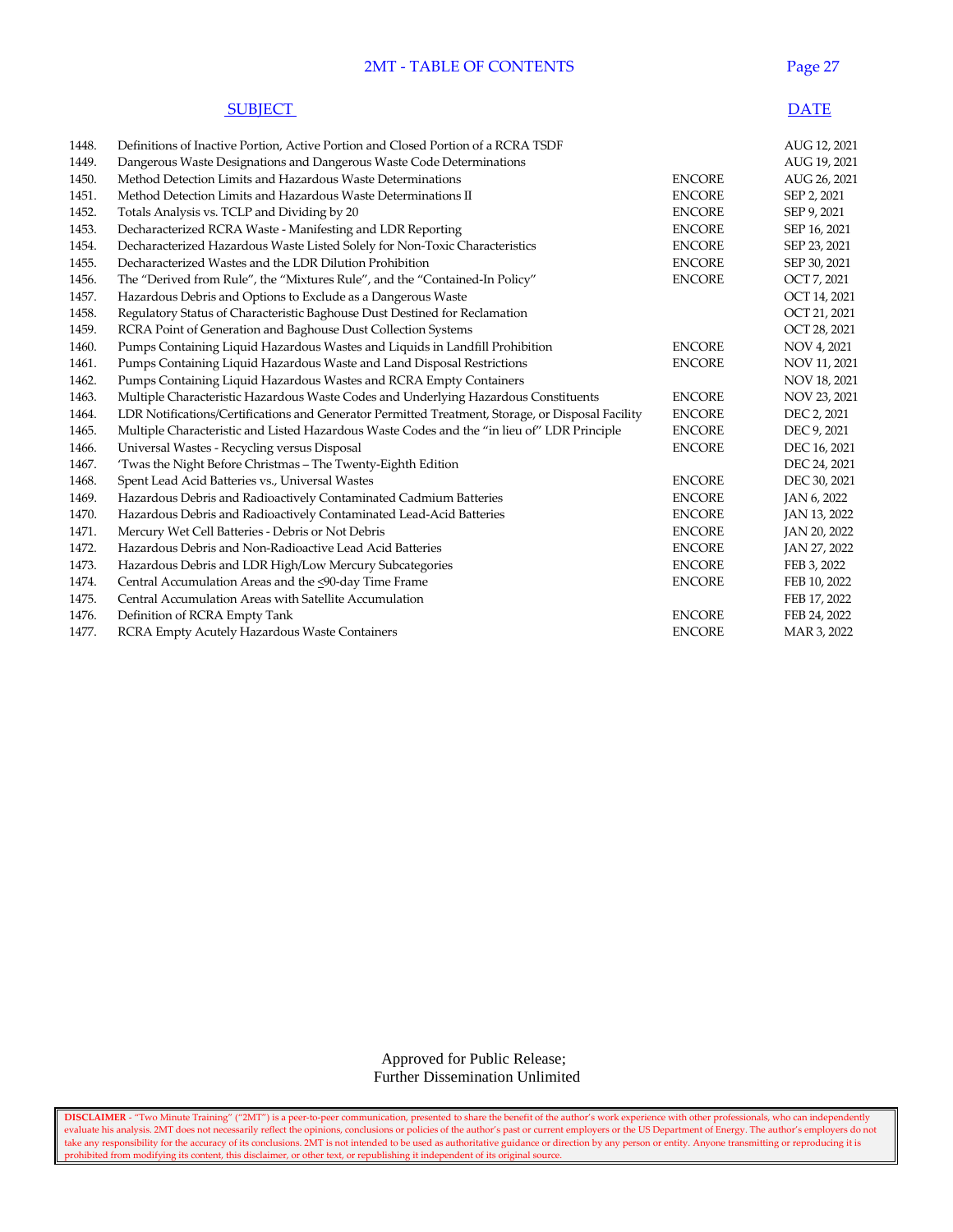# **TWO MINUTE TRAINING**

# **TO:** *CENTRAL PLATEAU CLEANUP COMPANY*

**FROM:** *PAUL W. MARTIN, RCRA Subject Matter Expert CPCCo Environmental Protection, Hanford, WA*

# **SUBJECT:** *RCRA EMPTY ACUTELY HAZARDOUS WASTE CONTAINERS*

# **DATE:** *MARCH 3, 2022*

| <b>CPCCo Projects</b>   | <b>CPCCo Functionals</b> | <b>HMIS</b>         | <b>Hanford</b>           | <b>Other Hanford</b>  | <b>Other Hanford</b> |
|-------------------------|--------------------------|---------------------|--------------------------|-----------------------|----------------------|
|                         |                          |                     | <b>Laboratories</b>      | <b>Contractors</b>    | <b>Contractors</b>   |
| <b>Tania Bates</b>      | Jeff Bramson             | Morgan Baker        |                          |                       |                      |
| Theresa Boles           | <b>Bob Bullock</b>       | <b>Brett Barnes</b> | Dean Baker               | <b>Bill Bachmann</b>  | Dan Saueressig       |
| <b>Justin Bolles</b>    | Frank Carleo             | Mike Demiter        | Linda Conlin             | <b>Scott Baker</b>    | Lana Strickling      |
| James Brack             | <b>Bob Cathel</b>        | Kip George          | Garrett Knutson          | Michael Carlson       | <b>Joelle Moss</b>   |
| <b>Rene Catlow</b>      | Danielle Collins         | Jerry Cammann       | Eric Van Mason           | Paul Crane            | Greg Varljen         |
| Peter Ceton             | <b>Stacy Cutter</b>      | Kelly Elsethagen    |                          | Tina Crane            | Robin Varljen        |
| Richard Clinton         | <b>Jeanne Elkins</b>     | Garin Erickson      | <b>DOE RL, ORP, WIPP</b> | Ron Del Mar           | Julie Waddoups       |
| Patty Drago             | Jonathan Fullmer         | Katie Hall          |                          | John Dorian           | Jay Warwick          |
| Paul Fernandez          | Randal Fox               | Dashia Huff         | Duane Carter             | Mark Ellefson         | Ted Wooley           |
| Ryan Fisher             | <b>Bailey Hardy</b>      | Mark Kamberg        | <b>Ingrid Colton</b>     | Darrin Faulk          |                      |
| <b>Andrew Getz</b>      | <b>Steve Heninger</b>    | <b>Ion McKibben</b> | Tony McKarns             | <b>James Hamilton</b> |                      |
| Cory Grabeel            | John Hultman             | Saul Martinez       | Allison Wright           | Leah Hare             |                      |
| Lawanda Grow            | Julie Johanson           | Matt Mills          |                          | Andy Hobbs            |                      |
| Char Hall               | Mitch Marrott            | Carly Nelson        |                          | Stephanie Johansen    |                      |
| Stuart Hildreth         | Stewart McMahand         | Eric Pennala        |                          | Ryan Johnson          |                      |
| Sarah Horn              | Carlie Michaelis         | Jon Perry           |                          | Megan Lerchen         |                      |
| Aprill Jivelekas        | <b>Brian Mitcheltree</b> | Dave Richards       |                          | Mike Lowery           |                      |
| Sasa Kosjerina          | Anthony Nagel            | Christina Robison   |                          | Michael Madison       |                      |
| William Krueger         | Chris Plager             | Christian Seavoy    |                          | <b>Terri Mars</b>     |                      |
| Richard Lipinski        | Linda Petersen           | David Shaw          |                          | Cary Martin           |                      |
| <b>Stuart Mortensen</b> | <b>Brent Porter</b>      | John Skoglie        |                          | <b>Steve Metzger</b>  |                      |
| <b>Edward Myers</b>     | Sean Sexton              | Greg Sullivan       |                          | Tony Miskho           |                      |
| <b>Trey Reppe</b>       | Dave Shea                |                     |                          | Tom Moon              |                      |
| Melissa Sahm-dame       | Deborah Singleton        |                     |                          | Chuck Mulkey          |                      |
| Seth Slater             | Dale Snyder              |                     |                          | Michelle Oates        |                      |
| Phil Sheely             | Dave St. John            |                     |                          | Kirk Peterson         |                      |
| <b>Jeff Westcott</b>    | Kat Thompson             |                     |                          |                       |                      |
| Richard Willson         | Daniel Turlington        |                     |                          |                       |                      |
| Nick Wood               | <b>Britt Wilkins</b>     |                     |                          |                       |                      |
| Jon Wright              | Jennifer Williams        |                     |                          |                       |                      |
|                         |                          |                     |                          |                       |                      |
|                         |                          |                     |                          |                       |                      |

 Approved for Public Release; Further Dissemination Unlimited

**DISCLAIMER** - "Two Minute Training" ("2MT") is a peer-to-peer communication, presented to share the benefit of the author's work experience with other professionals, who can independently evaluate his analysis. 2MT does not necessarily reflect the opinions, conclusions or policies of the author's past or current employers or the US Department of Energy. The author's employers do not take any responsibility for the accuracy of its conclusions. 2MT is not intended to be used as authoritative guidance or direction by any person or entity. Anyone transmitting or reproducing it is prohibited from modifying its content, this disclaimer, or other text, or republishing it independent of its original source.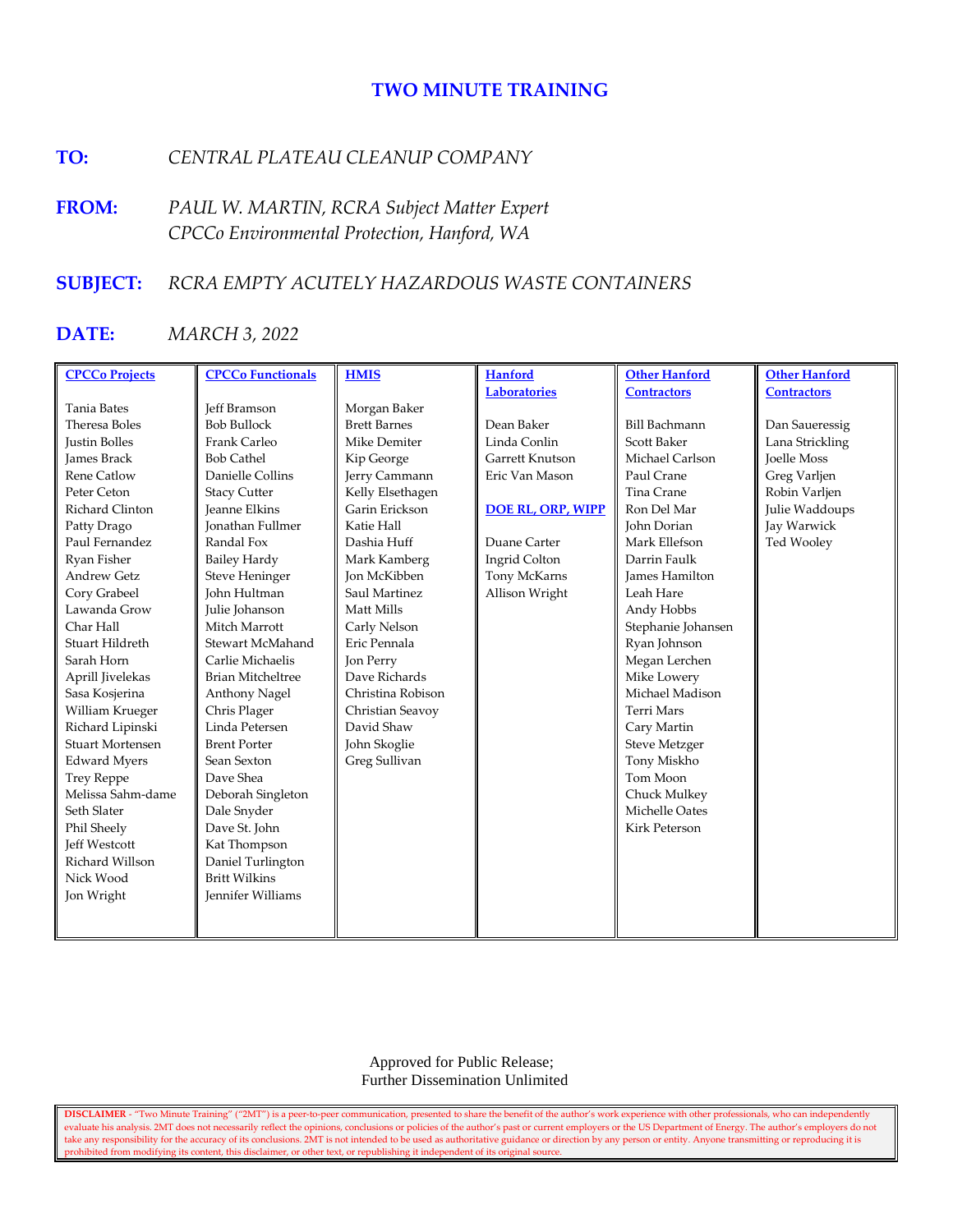### **TWO MINUTE TRAINING**

#### **SUBJECT:** RCRA Empty Acutely Hazardous Waste Containers

- **Q:** When is a container of acutely hazardous waste considered RCRA empty?
- **A:** Pe[r WAC 173-303-160\(](http://apps.leg.wa.gov/wac/default.aspx?cite=173-303-160)2)(b) [*[40 CFR Part 261.7\(](https://www.govinfo.gov/content/pkg/CFR-2021-title40-vol28/xml/CFR-2021-title40-vol28-sec261-7.xml)b)(3)*] a container that held an acutely hazardous waste (or WA State toxic extremely hazardous waste [WT01-EHW] or a WA pesticide bearing the danger or warning label) is empty if the container has been:
	- $\blacksquare$ Triple rinsed using an appropriate volume of solvent;
	- $\blacksquare$ Cleaned by another method proven to be effective, or;
	- $\blacksquare$ In the case of a container with an intact inner liner, once the inner liner has been removed.
	- If rinsing might damage the container (e.g., fiber or cardboard containers without inner liners), an empty container may be vacuum cleaned, struck, with the open end of the container up, three times to remove or loosen particles from the inner walls and corners, and vacuum cleaned again.

Triple rinsing is key to meeting the acutely hazardous waste empty definition. Even if an acutely hazardous waste container appears empty, if not properly cleaned, the residue remaining in the container is an acutely hazardous waste.

Also note that acutely hazardous wastes are not limited to just the "P" listed wastes i[n WAC 173-303-9903](http://apps.leg.wa.gov/wac/default.aspx?cite=173-303-9903) [*[40 CFR](https://www.govinfo.gov/content/pkg/CFR-2021-title40-vol28/xml/CFR-2021-title40-vol28-sec261-33.xml)  [261.33\(](https://www.govinfo.gov/content/pkg/CFR-2021-title40-vol28/xml/CFR-2021-title40-vol28-sec261-33.xml)e)*], or Toxic EHW wastes i[n WAC 173-303-100.](https://app.leg.wa.gov/WAC/default.aspx?cite=173-303-100) [WAC 173-303-040](http://apps.leg.wa.gov/wac/default.aspx?cite=173-303-040) [*[40 CFR 260.10](https://www.govinfo.gov/content/pkg/CFR-2021-title40-vol28/xml/CFR-2021-title40-vol28-sec260-10.xml)*] states that acutely hazardous wastes are also listed i[n WAC 173-303-9904](http://apps.leg.wa.gov/wac/default.aspx?cite=173-303-9904) [*[40 CFR 261.31](https://www.govinfo.gov/content/pkg/CFR-2021-title40-vol28/xml/CFR-2021-title40-vol28-sec261-31.xml)*] ("F" listed wastes). The "F" listed acutely hazardous wastes include F020 through F023, F026 and F027 (commonly known as the Dioxin codes).

Per WAC 173-303-9904, [*40 CFR 261.31*], an acutely hazardous "F" listed waste is noted with the letter "H" under the column "Hazard Code". All "P" listed wastes are acutely hazardous. Concerning "U" and "K" listed wastes and the characteristic waste codes D001 through D043, none are acutely hazardous wastes. These codes do not require triple rinsing.

And finally, the rinsate generated from the rinsing of acutely hazardous waste containers (P and the dioxin F listed wastes) must be managed as acutely hazardous waste. As an example, if a "bone dry" but not RCRA empty F027 container is triple rinsed, the RCRA empty container is unregulated, but the rinsate continues to carry the F027 hazardous waste code. Note that rinsate from WA Toxic EHW containers must designate as EHW to remain EHW, i.e., there is no mixtures or derived from rule for WA State Only Toxic (or Persistent) EHWs.

## **SUMMARY:**

- **I** Acutely hazardous waste or WA Toxic EHW containers are RCRA empty if:
	- Triple rinsed;
	- b Cleaned by another proven method;
	- Þ The inner liner is removed, or;
	- If rinsing will damage the container, cleaned by vacuuming then struck three times to remove loose particles and vacuumed again.
- $\mathbb{R}^n$ Acutely hazardous waste includes all the "P" listed waste codes, Washington State EHW, the dioxin related "F" waste codes and none of the "U", "K" or characteristic waste "D" codes.
- **The Second** Rinsate from P and the dioxin F listed acutely hazardous waste containers are acutely hazardous waste.

Excerpts from WAC 173-303-160, 173-303-040 and 40 CFR 261.7 are attached to the e-mail. If you have any questions, please contact me a[t Paul\\_W\\_Martin@rl.gov](mailto:Paul_W_Martin@rl.gov?subject=Two%20Minute%20Training%20Question) or at (509) 376-6620.

| <b>FROM:</b>                                                                                                                                                                                                             | Paul W. Martin                                                                    | DATE: | 3/3/2022 | FILE: $2MT \ 2022 \ 030322.rtf$ | PG: |
|--------------------------------------------------------------------------------------------------------------------------------------------------------------------------------------------------------------------------|-----------------------------------------------------------------------------------|-------|----------|---------------------------------|-----|
|                                                                                                                                                                                                                          |                                                                                   |       |          |                                 |     |
| <b>DISCLAIMER</b> - "Two Minute Training" ("2MT") is a peer-to-peer communication, presented to share the benefit of the author's work experience with other professionals, who can independently evaluate his           |                                                                                   |       |          |                                 |     |
| analysis. 2MT does not necessarily reflect the opinions, conclusions or policies of the author's past or current employers or the US Department of Energy. The author's employers do not take any responsibility for the |                                                                                   |       |          |                                 |     |
| ccuracy of its conclusions. 2MT is not intended to be used as authoritative guidance or direction by any person or entity. Anyone transmitting or reproducing it is prohibited from modifying its content, this          |                                                                                   |       |          |                                 |     |
|                                                                                                                                                                                                                          | disclaimer, or other text, or republishing it independent of its original source. |       |          |                                 |     |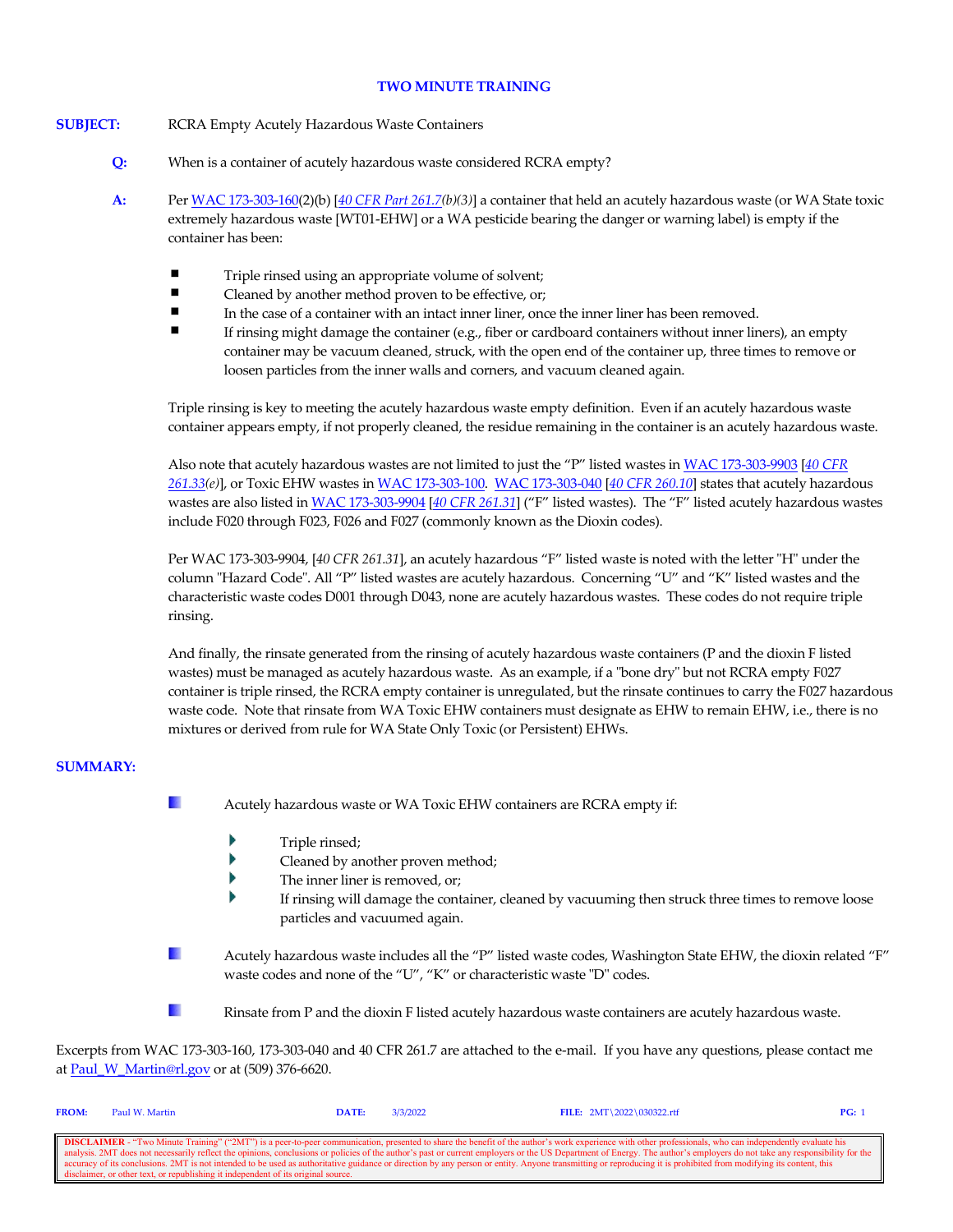#### **TWO MINUTE TRAINING - ATTACHMENT**

**SUBJECT:** RCRA Empty Acutely Hazardous Waste Containers

#### **WAC 173-303-160 Containers.**

- (2) A container or inner liner is "empty" when:
	- (a) All wastes in it have been taken out that can be removed using practices commonly employed to remove materials from that type of container or inner liner (e.g., pouring, pumping, aspirating, etc.) and, no more than one inch of waste remains at the bottom of the container or inner liner, or the volume of waste remaining in the container or inner liner is equal to three percent or less of the container's total capacity, or, if the container's total capacity is greater than one hundred ten gallons, the volume of waste remaining in the container or inner liner is no more than 0.3 percent of the container's total capacity. A container which held compressed gas is empty when the pressure inside the container equals or nearly equals atmospheric pressure; and
	- (b) If the container or inner liner held acutely hazardous waste, as defined in WAC 173-303-040, toxic EHW as defined in WAC 173-303-100 or pesticides bearing the danger or warning label, the container or inner liner has been rinsed at least three times with an appropriate cleaner or solvent. The volume of cleaner or solvent used for each rinsing must be ten percent or more of the container's or inner liner's capacity or of sufficient quantity to thoroughly decontaminate the container. In lieu of rinsing for containers that might be damaged or made unusable by rinsing with liquids (e.g., fiber or cardboard containers without inner liners), an empty container may be vacuum cleaned, struck, with the open end of the container up, three times (e.g., on the ground, with a hammer or hand) to remove or loosen particles from the inner walls and corners, and vacuum cleaned again. Equipment used for the vacuum cleaning of residues from containers or inner liners must be decontaminated before discarding, in accordance with procedures approved by the department. A container or inner liner is also considered "empty" if the container or inner liner has been cleaned by another method that has been shown in the scientific literature, or by tests conducted by the generator, to achieve equivalent removal.

Any rinsate or vacuumed residue which results from the cleaning of containers or inner liners must, whenever possible, be reused in a manner consistent with the original intended purpose of the substance in the container or inner liner. In the case of a farmer, if the rinsate is a pesticide residue then the rinsate must be managed or reused in a manner consistent with the instructions on the pesticide label, provided that when the label instructions specify disposal or burial, such disposal or burial must be on the farmer's own (including rented, leased or tenanted) property. Otherwise, the rinsate must be checked against the designation requirements (WAC 173-303-070 through 173-303-100) and, if designated, managed according to the requirements of this chapter.

(c) In the case of a container, the inner liner, that prevented the container from contact with the commercial chemical product or manufacturing chemical, has been removed.

(3)

- (a) Any residues remaining in containers or inner liners that are "empty" as described in subsection (2) of this section will not be subject to the requirements of this chapter, and will not be considered as accumulated wastes for calculating waste quantities.
- (b) Any dangerous waste in either: A container that is not empty, or an inner liner removed from a container that is not empty (as defined in subsection (2) of this section) is subject to the requirements of this chapter.

**DISCLAIMER** - "Two Minute Training" ("2MT") is a peer-to-peer communication, presented to share the benefit of the author's work experience with other professionals, who can independently evaluate his analysis. 2MT does n onclusions or policies of the author's past or current employers or the US Department of Energy. The author's employers do not take any resp accuracy of its conclusions. 2MT is not intended to be used as authoritative guidance or direction by any person or entity. Anyone transmitting or reproducing it is prohibited from modifying its content, this disclaimer, o

**FROM:** Paul W. Martin **DATE:** 3/3/2022 **FILE:** 2MT\2022\030322.rtf **PG:** 2